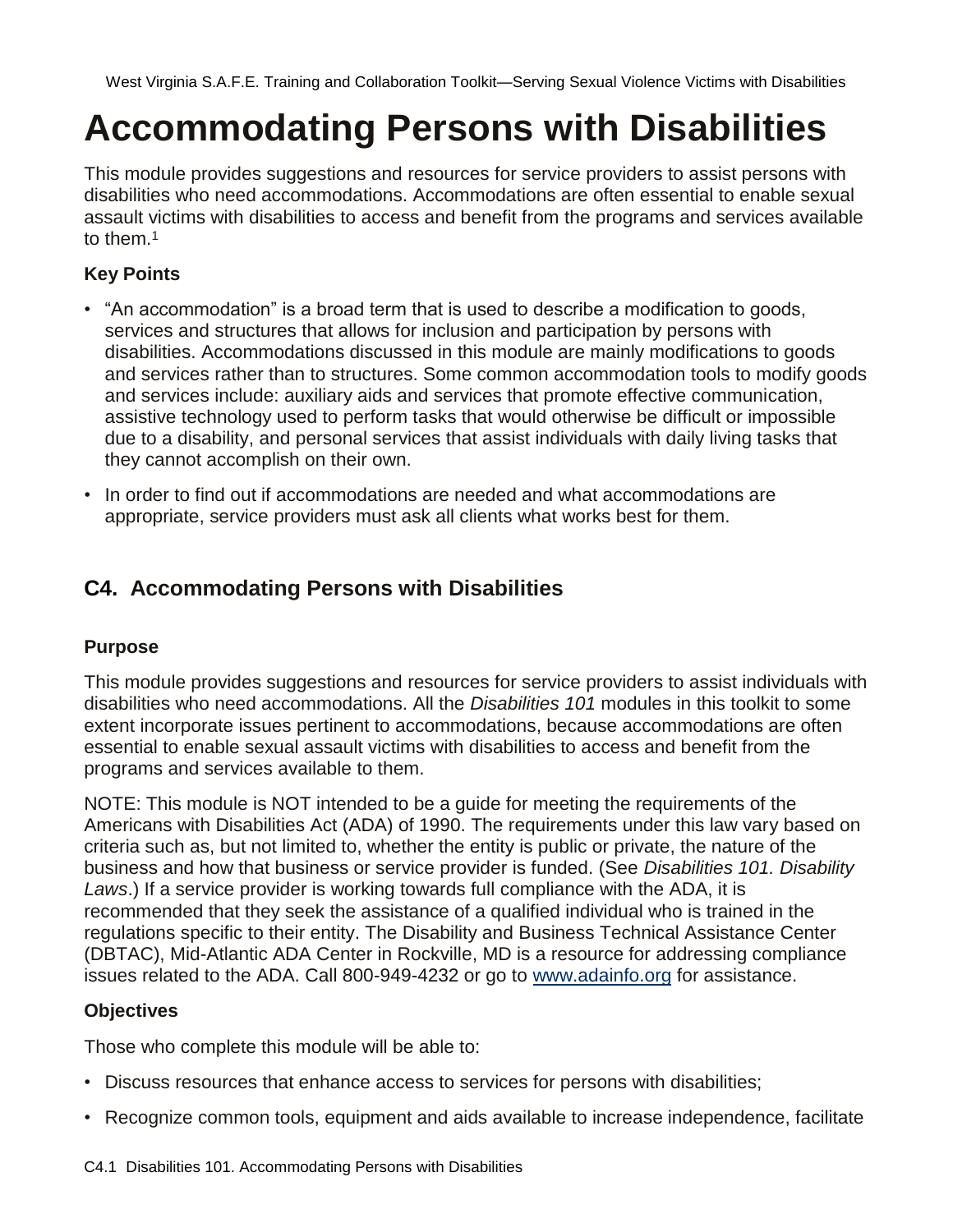communication and increase the ability of a person with disabilities to participate and/or benefit from programs and services; and

• Challenge the assumption that it is expensive and difficult to accommodate individuals with disabilities.

#### **CORE KNOWLEDGE**

#### **What are accommodations?**

An "accommodation" is a broad term that is used to describe a modification to goods, services and structures that allows for inclusion and participation by persons with disabilities. Accommodations discussed in this module are mainly modifications to goods and services rather than to structures, such as an interior or exterior of an office. Some common accommodation tools to modify goods and services include:

- **Auxiliary aids and services** is a term used by the U.S. Department of Justice to describe a wide range of services and devices that promote effective communication.<sup>2</sup>
- **Assistive technology** (AT) refers to any device used to perform a task that would otherwise be difficult or impossible due to a disability. We all use AT devices every day. An electric can opener is easier to use for some than a hand-held can opener. Glasses make it possible for those with less than perfect vision to read. Computers and technology assist us in communicating and in gaining knowledge without physically leaving our current locations. There is some overlap between auxiliary aids and AT devices.
- **Personal services** refer to a wide range of services and providers available to assist individuals with daily living tasks that they cannot accomplish on their own (e.g., an attendant from a home health agency may assist a person with physical disabilities with bathing and dressing).

#### **These accommodations can help equalize the opportunity for persons with disabilities to access your services.**

#### **How do you find out what accommodations a person needs?**

A valuable resource available to service providers to learn how to accommodate a client's disability is the individual client.

―The key to finding low-cost solutions is to foster open communication with the person needing the accommodation and to think broadly about the possibilities and resources available to them and to your organization. Each individual will have a unique approach to his or her own disability. Recognize that finding reasonable adaptations is a process of creative problem solving."3

It is important to note that not all people with similar disabilities will benefit from the same accommodation. The *Title II Technical Assistance Manual,* developed by the U.S. Department of Justice, provides an example as to why "one size doesn't fit all:"<sup>4</sup> Some individuals who were deaf at birth, or who lost their hearing before acquiring language, use sign language as their primary form of communication. They may be uncomfortable or not proficient with written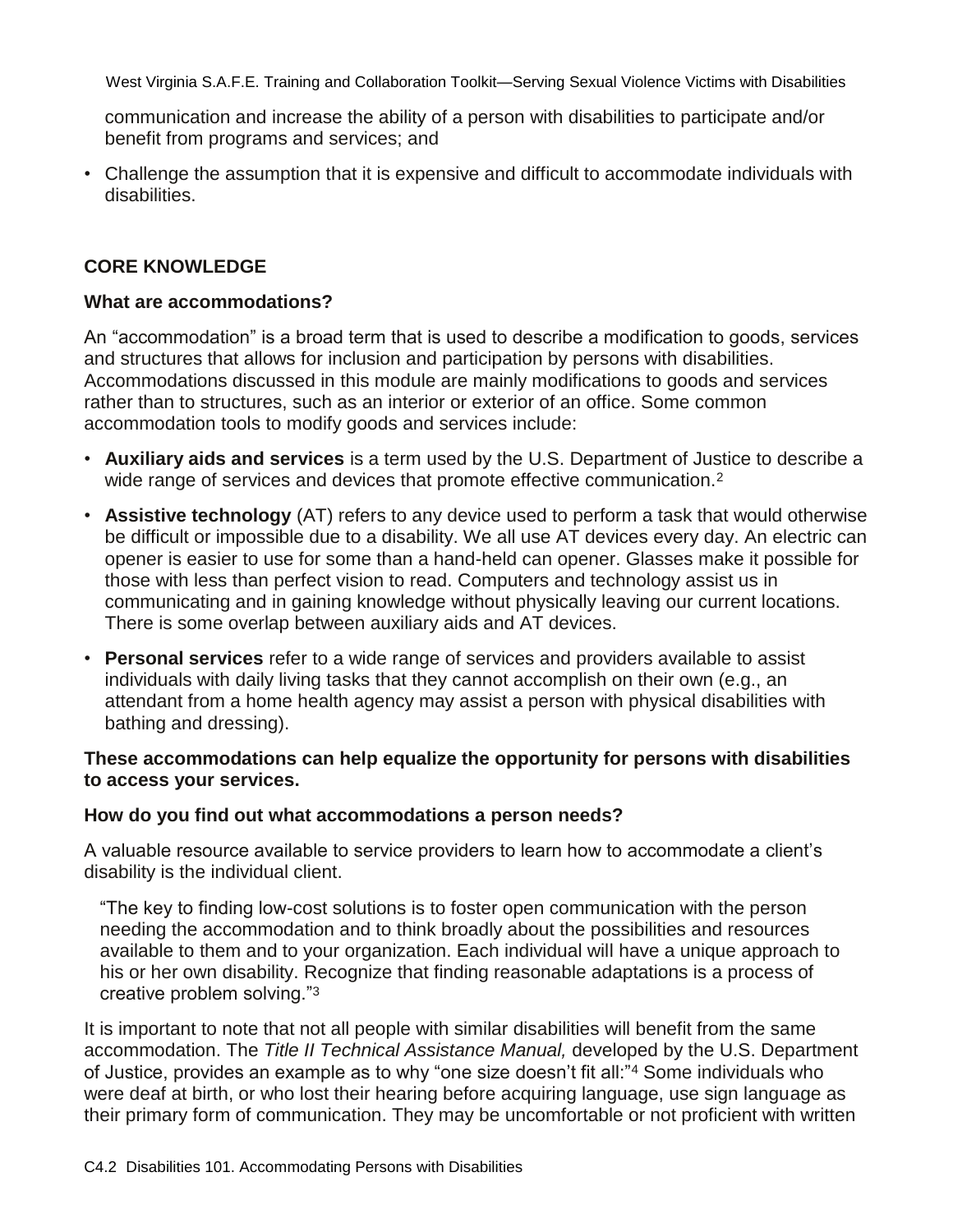English, thus making use of a notepad an ineffective tool for communication. Individuals who lose their hearing later in life, on the other hand, may not be familiar with sign language and can communicate effectively through writing. This example demonstrates why it is critical to **ask each individual what works best for them. What is effective for one could be ineffective for another**. <sup>5</sup> (See *Disabilities 101. Tips for Communicating with Persons with Disabilities.*)

**FYI—**Those providing accommodations to sexual assault victims with disabilities must be trained to maintain the confidentiality of the information shared, with the exception of cases where mandatory reporting is required by the state. (See *Sexual Violence 101. Confidentiality* and *Sexual Violence 101. Mandatory Reporting*.)

It is also important that service providers have a basic understanding of sexual assault victimization and work to avoid inadvertently re-traumatizing victims. For example, those providing personal services should understand that victims may be very cautious, distrustful and even afraid of them at first and may prefer a provider of a specific gender. Providers may need to learn what triggers emotional distress for each victim (e.g., if they were sexually assaulted by another caregiver, a victim may be anxious when someone new provides assistance with bathing, toileting and dressing). Providers also need to be efficient and caring, giving victims as much control as possible over how services are delivered. Interpreters must have the ability to dialogue about sexual victimization using accurate terms that avoid victimblaming and to fully describe what is being discussed. They need to understand that it may be very difficult for victims to talk about the sexual violence. (See the *Sexual Violence 101 modules,* in particular *Sexual Violence 101. Understanding and Addressing Emotional Trauma.*)

#### **What are examples of auxiliary aids/services and AT devices?**

The following chart offers some examples of (1) auxiliary aids and services designed to promote effective communication and (2) AT devices used to perform tasks that would otherwise be difficult or impossible due to a disability. Note that technology is constantly changing; over time, examples on this list may become obsolete as more technologically advanced equipment is developed.

| <b>Examples of Auxiliary Aids/Services</b>                                                                                                           | <b>Examples of Assistive Technology (AT)</b>                                                                                                                                                            |
|------------------------------------------------------------------------------------------------------------------------------------------------------|---------------------------------------------------------------------------------------------------------------------------------------------------------------------------------------------------------|
| Assistive listening device that amplifies sound.                                                                                                     | A wheelchair, whether manual or power,<br>that enhances a person's mobility.                                                                                                                            |
| A <b>Brailler</b> that converts documents into Braille.                                                                                              | <b>Computer software</b> (e.g., screen reader<br>programs) that allows for a person who is blind to<br>use it through vocalization of the written word on<br>the computer screen and/or use of Braille. |
| Large print materials, in at least 18 to 20 font,<br>is best practice. It is important to determine what<br>size font works best for a person with a | Speech synthesizer that allows a person who<br>has speech difficulties to type her message into<br>computerized equipment that then vocalizes                                                           |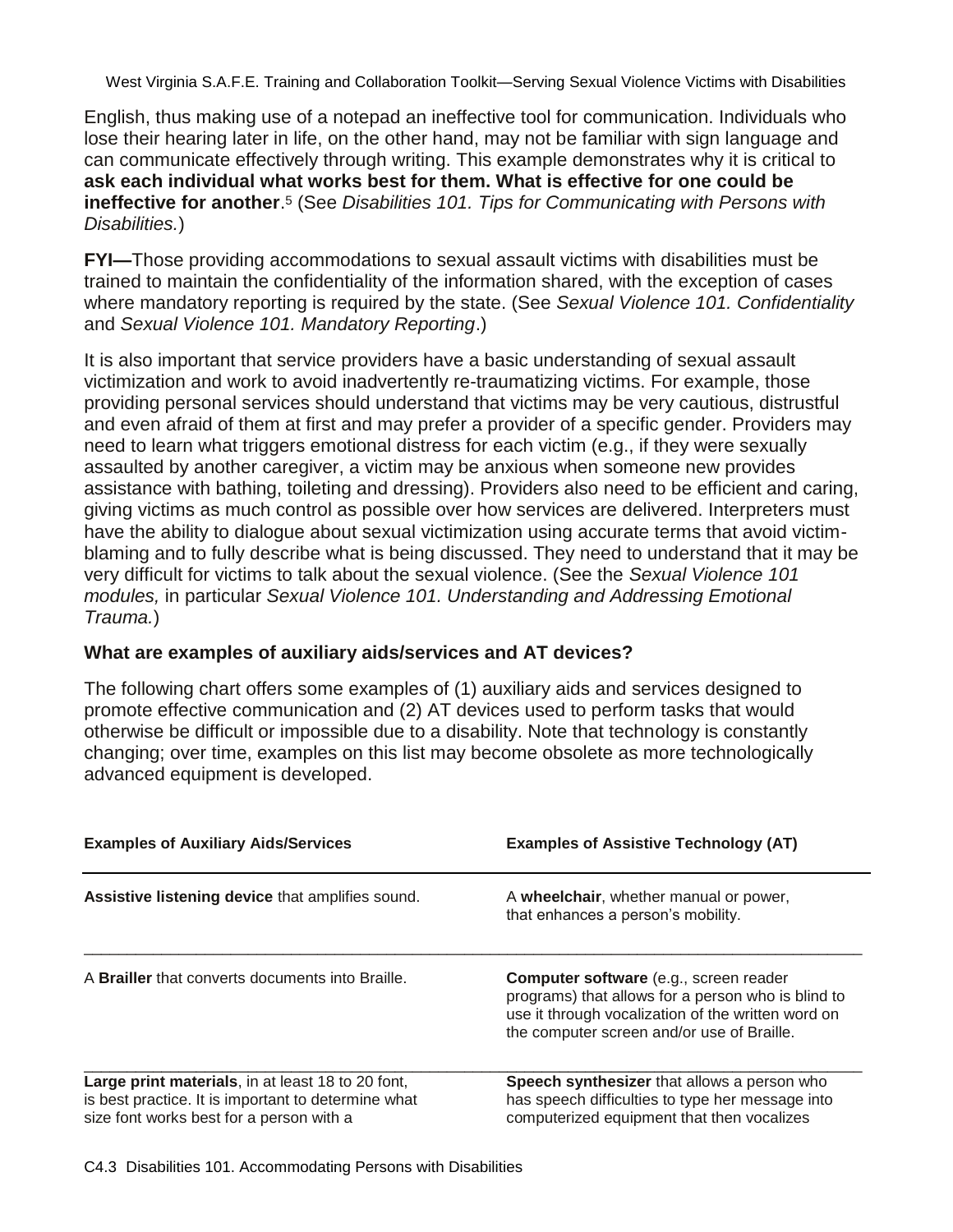| visual disability.                                                                                                                                                                                                                                                                                                                                                                                                                                                                                                                                                                                       | what she has typed. <sup>6</sup>                                                                                                                                                                     |
|----------------------------------------------------------------------------------------------------------------------------------------------------------------------------------------------------------------------------------------------------------------------------------------------------------------------------------------------------------------------------------------------------------------------------------------------------------------------------------------------------------------------------------------------------------------------------------------------------------|------------------------------------------------------------------------------------------------------------------------------------------------------------------------------------------------------|
| Captioning for televisions and visual<br>presentations that can enhance visibility.                                                                                                                                                                                                                                                                                                                                                                                                                                                                                                                      | Communication board or device, accessed by<br>a touch screen that can have words programmed<br>into it.                                                                                              |
| A TTY machine, a telecommunication device<br>used when communicating with someone<br>who is deaf, allows the user to type and receive<br>messages instead of speaking into or listening on<br>a phone.                                                                                                                                                                                                                                                                                                                                                                                                   | A talking watch or calculator and books on often<br>tape.                                                                                                                                            |
| Text messaging through cell phones is another<br>economical way for a person who is deaf or hard<br>of hearing to communicate.                                                                                                                                                                                                                                                                                                                                                                                                                                                                           | A flasher for a door bell so an individual who<br>is deaf will know that someone is at the door.                                                                                                     |
| Video relay service uses a web camera and<br>computer or video phone to transmit images to<br>a video interpreter.                                                                                                                                                                                                                                                                                                                                                                                                                                                                                       | Raised letters or Braille on directional signage<br>aids a person with a visual disability.                                                                                                          |
| Qualified sign language interpreters aid in<br>communication. Being able to sign does not<br>guarantee that a person is a qualified interpreter. It<br>does not certify that a person can process spoken<br>communication into the proper signs, or that he or<br>she possesses the proper skills to observe someone<br>signing and change their signed or finger-spelled<br>communication into spoken words. A qualified<br>interpreter does not necessarily require certification;<br>qualifications are linked more closely to the ability to<br>interpret receptively and expressively. <sup>7</sup> | Writing guides are overlays that individuals with<br>low vision can use for tasks. For example, a writing<br>guide for check writing designates areas for dates,<br>amounts of money and signatures. |
| Closed circuit television (CCTV) is a device<br>that will enlarge text much like an overhead<br>projector. Printed materials are placed on the<br>magnifier, which enlarges and projects them onto<br>a screen similar to a television.                                                                                                                                                                                                                                                                                                                                                                  | A magnifier, for a television screen is placed on<br>the floor in front of the television and magnifies<br>the image.                                                                                |
| A tape recorder can transform written<br>documents, such as intake forms and agency policies,<br>into an audio format that can be used by<br>someone who is blind and does not read Braille                                                                                                                                                                                                                                                                                                                                                                                                              | A decoder helps individuals with older televisions<br>have access to closed captioning. Most new<br>televisions have decoder functions built into them.                                              |

A **modified eating** utensil that allows individuals with limited use of their hands to feed themselves.

**FYI—"**Professionals may assume that accommodating people with disabilities in their programs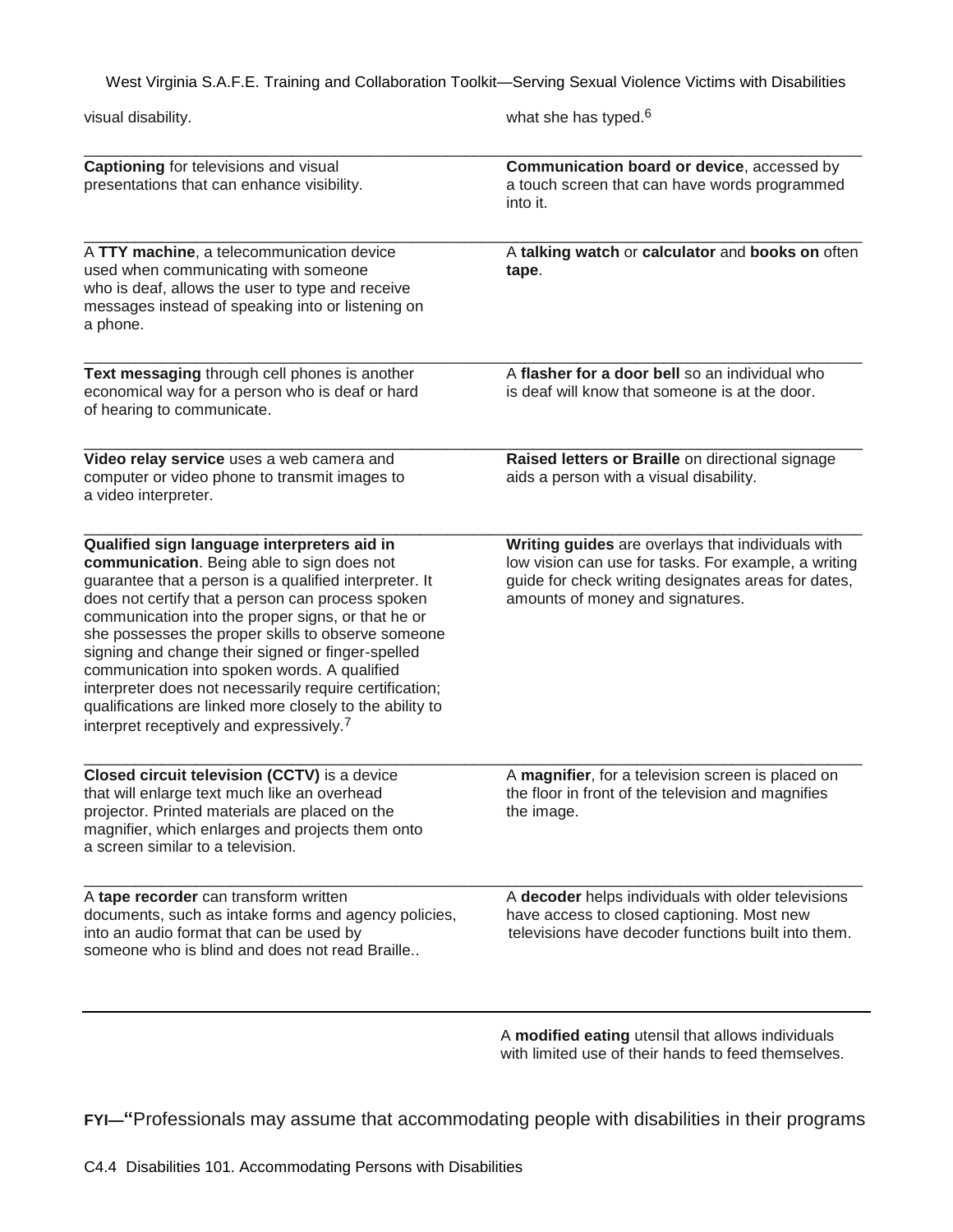will be prohibitively expensive. **In fact, accommodations are often cost-free or quite inexpensive.** There is not always a need for accommodations, as many people with disabilities own the equipment they need for everyday life and will need only minimal assistance from others."<sup>8</sup>

#### **What are examples of personal services?**

As mentioned earlier, a variety of personal services are typically available in a community to assist individuals with the tasks of daily living. Tasks might include bathing, toileting, grooming, feeding and dressing oneself, getting in and out of bed, transferring in and out of a wheelchair, preparing meals, performing housework, taking medications, managing finances, communicating with others, going on errands and accessing activities outside of the home. Personal services are often coordinated by a range of community-based providers, depending upon the needs of the person with disabilities. Services are often provided by a spectrum of attendants, such as qualified certified nursing assistants (CNAs) for in-home care, housecleaning service employees for routine or seasonal cleaning, drivers for transportation services, senior nutrition program employees that prepare and deliver meals, advisors for financial management services, etc.

If your agency provides residential services, such as shelter or transitional housing, it is important to determine what resources are available within the community to meet your clients' needs for personal services. To ensure that persons with a disability can equally participate in all of the services you provide, meeting these basic needs is critical. Because of the personal nature of the services being provided, it is recommended that home health care agencies are utilized that allow individuals with disabilities to select their own attendants. Although agencies provide training for the staff that perform these duties, the best training is that which is provided by the individual who needs the service.

#### **What key resources for accommodations are available to persons with disabilities in West Virginia?**

#### **Auxiliary aids/services and AT devices:**

- The **West Virginia Commission for the Deaf and Hard of Hearing** can assist in locating qualified interpreters (www.wvdhhr.org/wvcdhh or 866-461-3578).
- The Federal Communications Commission (FCC) uses the 711 dialing code for access to the national **Telecommunications Relay Services** (TRS). TRS enables persons who are deaf, hard of hearing or have a communication disability to use the telephone system via a text telephone (TTY) or other device to call persons with or without such disabilities who do not have a TTY.

Example: Martha, who is deaf, wants to call her doctor using TRS because her doctor does not have a TTY. Martha can use her TTY to dial 711. She will automatically be connected to a TRS operator. Martha will give the operator her doctor's phone number and a message. The operator will place a call to Martha's doctor. The operator serves as a link for the call, relaying the text from Martha's TTY messages in voice to the doctor, and converting to text for Martha what the doctor says in response.

For more on TRS or 711, go to<http://www.fcc.gov/cgb/consumerfacts/trs.html> and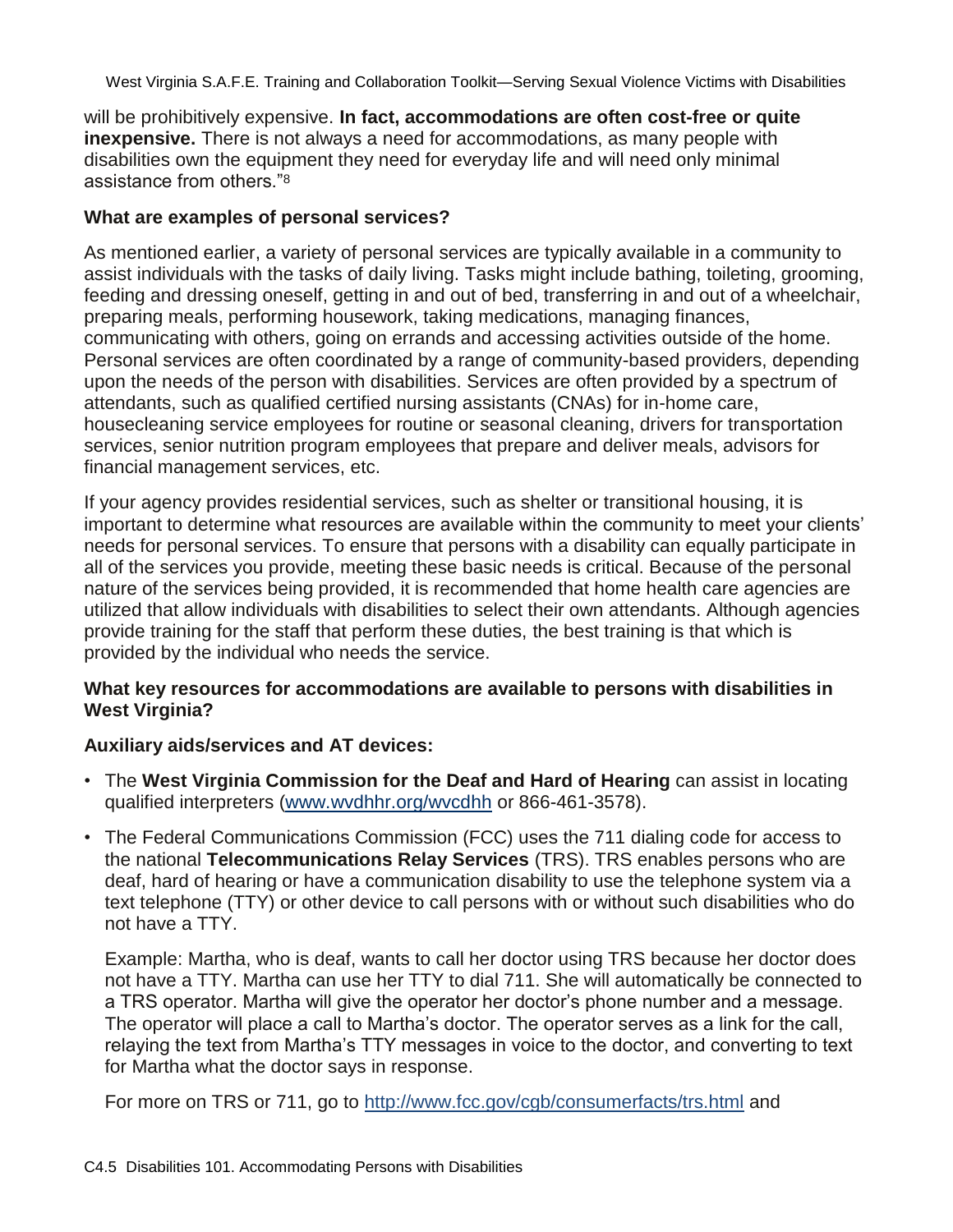http://www.fcc.gov/cgb/consumerfacts/711.html.<sup>9</sup>

- The **West Virginia University Center for Excellence in Disabilities** (CED) operates a program called Powerful Tools for Living as part of the WV Assistive Technology Services project. Through this project, there are AT resource centers throughout the state that serve as AT loan libraries and demonstration centers. These centers provide individuals with the opportunity to learn about and try AT prior to purchase to ensure that the AT is effective in addressing their needs. They are also resources for the community at large when seeking AT resources. To learn more, go to www.cedwy.org or call 877-724-8244.
- Many individuals with disabilities live on very limited incomes and have difficulty affording the assistive technology they may need. The **West Virginia Division of Rehabilitation Services** operates an assistive technology revolving loan fund, funded by the state legislature, which provides low interest loans to qualified individuals with disabilities to purchase AT. For more information, go to www.wvdrs.org or call 800-642-8207.

In addition, the **Centers for Independent Living** within the state operate a Community Living Services program that also provides funding to individuals with disabilities to purchase AT or pay for home modifications to improve accessibility. To locate service areas for the centers, go to www.mtstcil.org.

• Additional sources for purchasing simple solutions for AT needs are online stores such as **Maxi Aids** and **Independent Living Aids**. These companies provide aids to enhance independent living skills; www.maxiaids.com provides aids for all disabilities (800-522-6294) and www.IndependentLiving.com specializes in providing low vision and hearing loss aids (800-537-2118).

#### **Personal services:**

- The **WV Department of Health and Human Services** (DHHR) and the **Bureau of Senior Services** (BOSS) provide resources for personal assistance services. Qualified individuals may be able to gain in-home personal assistance services through two Medicaid waiver programs, one for persons with intellectual disabilities and one for seniors and persons with other disabilities. Go to www.wvseniorservices.org or call 877-987-3646.
- Those who do not qualify for the federally funded Medicaid programs may be eligible to receive support from a state funded personal assistance service called the Ron Yost Personal Assistance Services Program. Go to www.wvsilc.org for information on the **WV Statewide Independent Living Council** at or call 304-766-4624.

#### **How can access to services be improved when structural barriers exist?**

Although this module is not intended to address structural barriers, the following modifications are relatively inexpensive and easy to implement and can help to improve overall access to your services:

- A portable ramp can help if a few steps limit access to your agency.
- Rearranging tables, display racks, desks or other furnishings can increase space for individuals who use a wheelchair.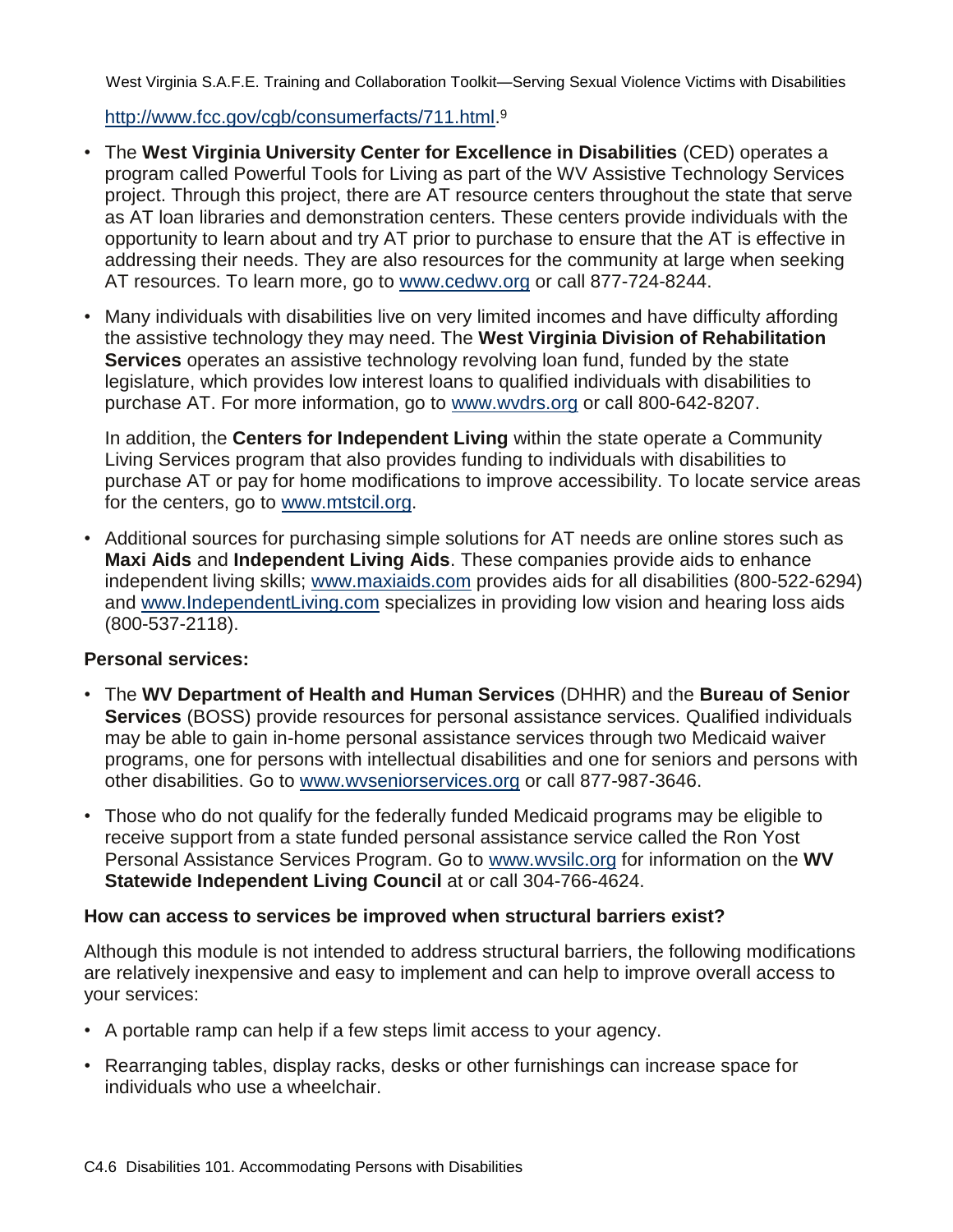- A shower chair can increase independence for someone who may have difficulty standing to shower.
- Lowering shelves or racks holding printed materials or supplies can improve access.
- Providing services at an alternate, accessible location enables persons with physical disabilities to utilize your services.
- Putting blocks under a table to raise it up can allow someone using a power chair or wheelchair to fit comfortably at the table.

For additional information on taking the next steps in addressing physical barriers to services, the DBTAC, Mid-Atlantic ADA Center is a resource (see contact information on page *C4.1* of this module). (Also see *Tools to Increase Access. Physical Accessibility Checklist for Existing Facilities*.)

#### **Questions to consider:**

- 1. What types of accommodations does your agency make?
- 2. What accommodations could be easily implemented to make your agency more accessible to sexual violence victims with disabilities?
- 3. What steps need to be taken to implement the process and acquire these accommodations?
- 4. What can your agency do to facilitate creative problem solving with every victim with a disability to identify any needed and appropriate accommodations?

(Also see *Tools to Increase Access. Programmatic and Policy Accessibility Checklist, Tools to Increase Access. Readiness to Serve Victims with Disabilities: A Review of Intake Practices,*  and *Tools to Increase Access. Developing a Transition Plan.*)

These questions can be considered by individual readers and/or discussed with other agency employees.

#### **Test Your Knowledge**

*Refer to the pages in this module as indicated to find the answer for each question.*

- 1. What is an accommodation? *See page C4.2.*
- 2. In order to determine if accommodations are needed for a client and, if so, what accommodations are appropriate, what is a critical step for service providers to take? *See page C4.3.*
- 3. What accommodation tools are described in this module? *See page C4.3.*
- 4. What are examples of each of those tools? *See pages C4.3–C4.4.*
- 5. What resources for accommodations are available to persons with disabilities? *See pages C4.5–C4.6.*